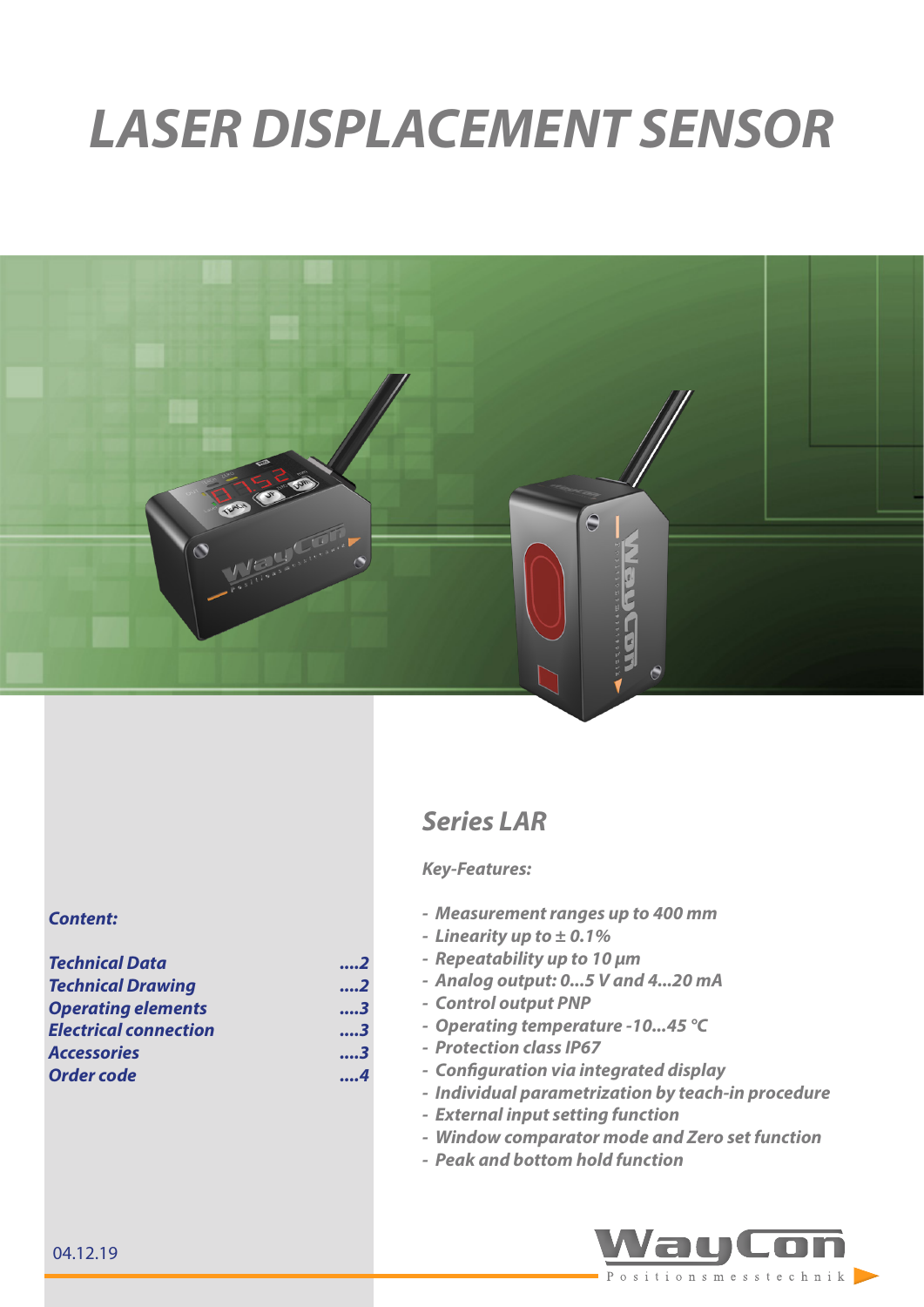## <span id="page-1-0"></span>**TECHNICAL DATA**

|                             |                           | <b>LAR-10-5V</b>                                                                                                      | <b>LAR-30-5V</b> | <b>LAR-70-5V</b>                                    | <b>LAR-160-5V</b> | <b>LAR-400-5V</b>                  |
|-----------------------------|---------------------------|-----------------------------------------------------------------------------------------------------------------------|------------------|-----------------------------------------------------|-------------------|------------------------------------|
| Measurement range MR        | [mm]                      | 2535                                                                                                                  | 35.65            | 65135                                               | 120280            | 200600                             |
| Linearity                   | [%]                       |                                                                                                                       | ±0.1             |                                                     | ±0.2              | MR 200400: ±0.2<br>MR 400600: ±0.3 |
| Repeatability               | [µm]                      | 10                                                                                                                    | 30               | 70                                                  | 200               | MR 200400: 300<br>MR 400600: 800   |
| Temperature drift           | $[%$ /°C]                 | 0.03 (depending on the measurement range)                                                                             |                  |                                                     |                   |                                    |
| Light source                |                           | red semiconductor laser, max. power: 1 mW                                                                             |                  |                                                     |                   |                                    |
| Laser class                 |                           | class 2 (IEC/JIS/GB) / class II (FDA)                                                                                 |                  |                                                     |                   |                                    |
| Beam diameter               | [µm]                      | approx. 50                                                                                                            | approx. 70       | approx. 120                                         | approx. 300       | approx. 500                        |
| Wavelength                  | [nm]                      |                                                                                                                       |                  | 655                                                 |                   |                                    |
| Response time <sup>1)</sup> | [ms]                      | 1.5 (high speed) / 5 (standard) / 10 (high precision)                                                                 |                  |                                                     |                   |                                    |
| Analog output <sup>1)</sup> |                           | 05 V (alarm: +5.2 V, output impedance: 100 $\Omega$ )<br>420 mA (alarm: 0 mA, output impedance: $\leq$ 300 $\Omega$ ) |                  |                                                     |                   |                                    |
| Control output              |                           | PNP Open Collector Transistor (NPN on request)                                                                        |                  |                                                     |                   |                                    |
| Supply                      | [VDC]                     | $12 \dots 24 \pm 10 \%$                                                                                               |                  |                                                     |                   |                                    |
| Power consumption           | [mA]                      | ≤40 (at 24 V) / ≤60 (at 12 V)                                                                                         |                  |                                                     |                   |                                    |
| <b>Protection class</b>     |                           | <b>IP67</b>                                                                                                           |                  |                                                     |                   |                                    |
| Operating temperature       | $\lceil{^{\circ}C}\rceil$ | $-10+45$                                                                                                              |                  |                                                     |                   |                                    |
| Storage temperature         | [°C]                      | $-20+60$                                                                                                              |                  |                                                     |                   |                                    |
| Humidity                    | [%]                       | 3585 (relative humidity)                                                                                              |                  |                                                     |                   |                                    |
| Ambient illuminance max.    | [ x]                      | 3000 (acceptance surface illuminance)                                                                                 |                  |                                                     |                   |                                    |
| Vibration resistance        |                           | 1055 Hz (1 min), 1.5 mm amplitude in X, Y, Z directions, for 2 h each                                                 |                  |                                                     |                   |                                    |
| Shock resistance            |                           | 500 m/s <sup>2</sup> (approx. 50 g) in X, Y, Z directions, for three times each                                       |                  |                                                     |                   |                                    |
| Connection                  |                           | cable, 5 poles, 2 m                                                                                                   |                  |                                                     |                   |                                    |
| Weight                      | [g]                       |                                                                                                                       |                  | approx. 35 (without cable), approx. 85 (with cable) |                   |                                    |
| Housing                     |                           |                                                                                                                       |                  | Aluminium die-cast, front cover: Acrylic            |                   |                                    |

<sup>1)</sup> configurable via display

# **TECHNICAL DRAWING**

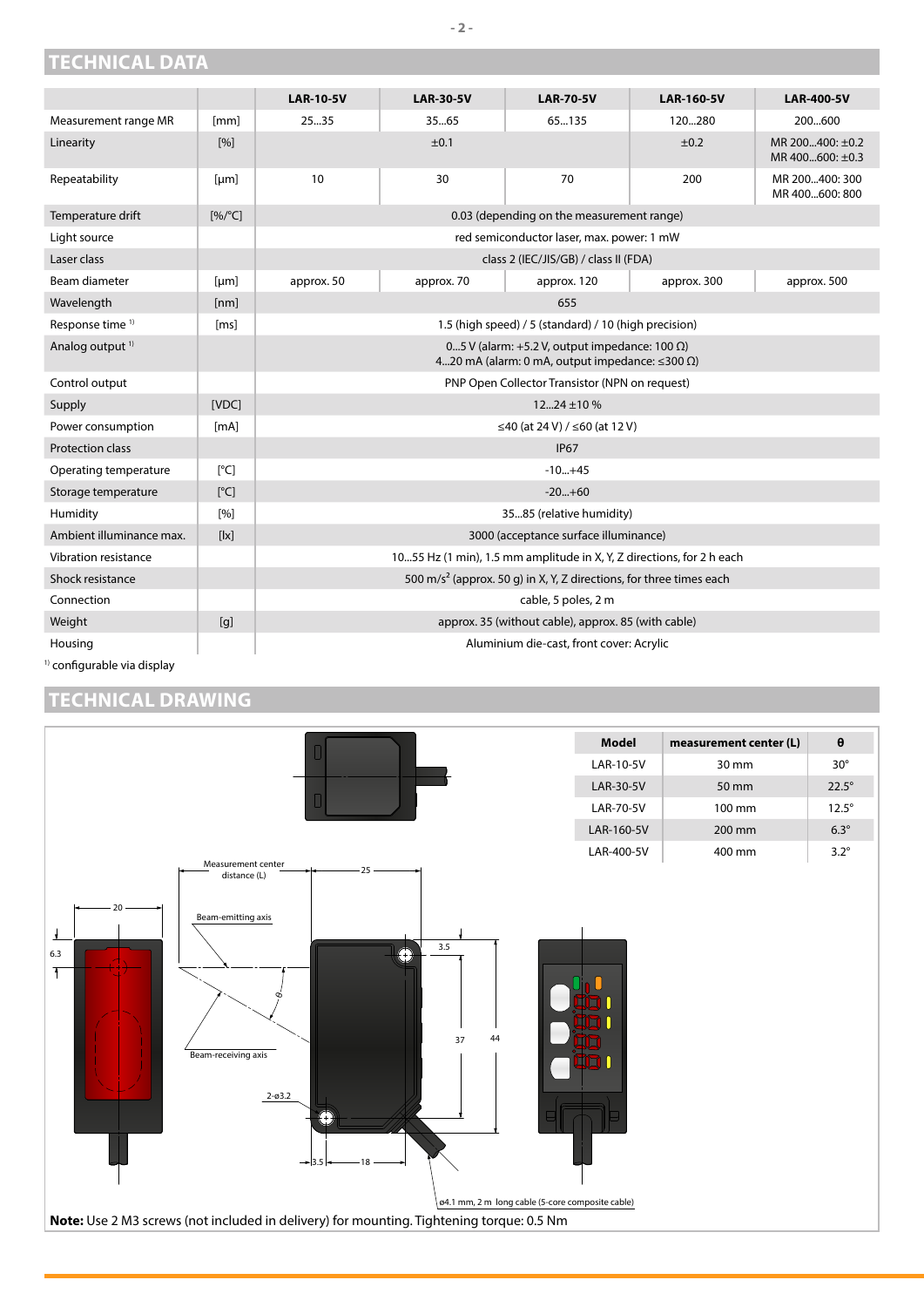#### <span id="page-2-0"></span>**OPERATING ELEMENTS**



A detailed description of the functions is given in the [manual.](https://www.waycon.biz/fileadmin/laser-sensors/Laser-Displacement-Sensor-LAR-Installation-Guide.pdf)

## **ELECTRICAL CONNECTION AND CIRCUIT DIAGRAM PNP**



## **ACCESSORY MOUNTING BRACKET LAR-BW**